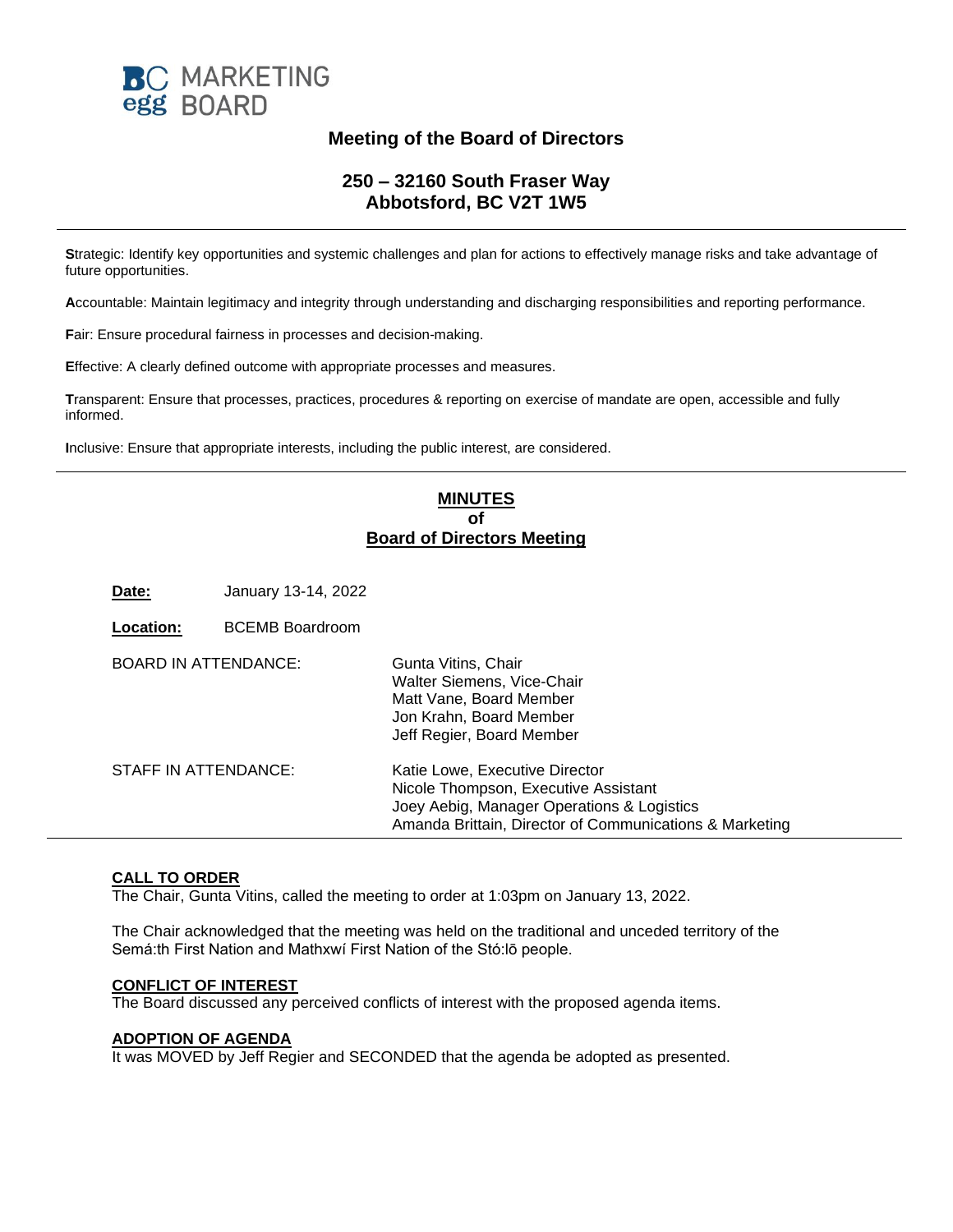## **1.0 APPROVAL OF MINUTES**

- 1.1 Approval of Minutes of December 16-17, 2021
- **R22-001** It was MOVED by Matt Vane and SECONDED

THAT the Board of Directors approve the Minutes of December 16-17, 2021 as presented.

CARRIED

## **2.0 BUSINESS ARISING/ACTION LIST**

2.1 2022 Board Calendar & Action Item

The 2022 board calendars and action item list were presented for information.

The Board reviewed the key projects outlined for 2022 and discussed conducting a Strategic Plan refresh later in the year.

# **3.0 STAKEHOLDER ENGAGEMENT**

## 3.1 EFC Update

An update on the matters of EFC and its committees were presented, including the current inventory.

#### 3.2 Marketing Update

A marketing update was presented for information, including options for advertising campaigns. An update on the AGM was also provided.

#### 3.3 2021 Producer Satisfaction Survey

The 2021 Producer Satisfaction Survey analysis and results were presented for information.

#### 3.4 Young Farmer Program

EFC is in the process of opening recruitment for the 2022 cycle of the Young Farmer Program. The EPA provided recommendations that were presented for discussion.

The Board nominated **for the 2022 Young Farmer Program.** 

#### **4.0 OPERATIONS**

- 4.1 Quota Transfers
	- 4.1a Producer A

A producer has submitted a going concern sale request.

#### **R22-002** It was MOVED by Walter Siemens and SECONDED

WHERE AS the details of the transfer conditionally approved by the Board on August 16, 2021 have changed: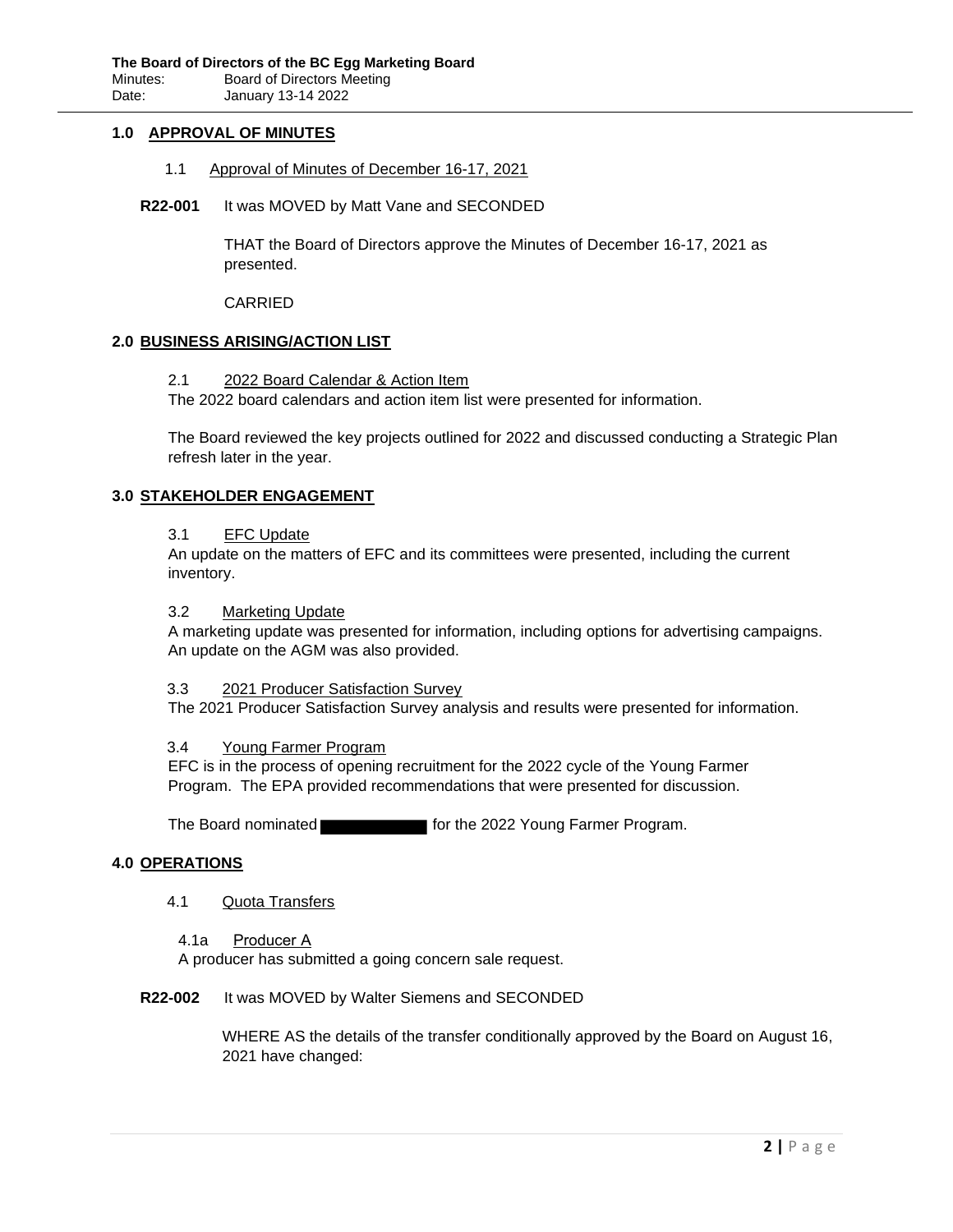THAT the Board of Directors rescind Motion #R21-096 regarding the conditional approval of the proposed going concern sale of 3,686 quota units along with the independent production unit at **from** from

and and and

THAT the Board of Directors conditionally approve the going concern sale of 3,686 quota units along with the independent production unit at **from**  $\blacksquare$  from  $\blacksquare$ 

|  |   | to. | provided that the |
|--|---|-----|-------------------|
|  | . |     |                   |

following conditions are met:

- Evidence is provided by the transferee that a registered Form A transfer for the property at in has been submitted by April 28, 2022; and
- An updated State of Title Certificate for the independent production unit is provided when available and no later that June 30, 2022.

As the transfer does not meet any of the exemptions detailed in Part V 3. (5) of the Consolidated Order, a surrender of 806 quota units is required.

CARRIED

4.1b Producer B

A producer has submitted a going concern sale request.

# **R22-003** It was MOVED by Walter Siemens and SECONDED

THAT the Board of Directors conditionally approve the Going Concern Sale of 34,286 quota units along with the Independent Production Unit at **interest and in** in

from the provided that the following conditions are met:

- The transfer application document is completed and amended where necessary;
- Evidence is provided by the transferee that a registered Form A transfer for the property at **has been submitted by April 1,** 2022; and
- An updated State of Title Certificate for the IPU is provided when available and no later than June 1, 2022.

As the transfer does not meet any of the exemptions detailed in Part V 3.(5) of the Consolidated Order, a surrender of 3,776 quota units is required.

CARRIED

4.1c Producer C

A producer has submitted a quota transfer request.

**R22-004** It was MOVED by Jon Krahn and SECONDED

THAT the Board of Directors grant final approval for the transfer of all layer quota from the partnership of the state of the partnership of the state of the state of the state of the state of the state of the state of the state of the state of the state of the state of the state of the state of the state of th

CARRIED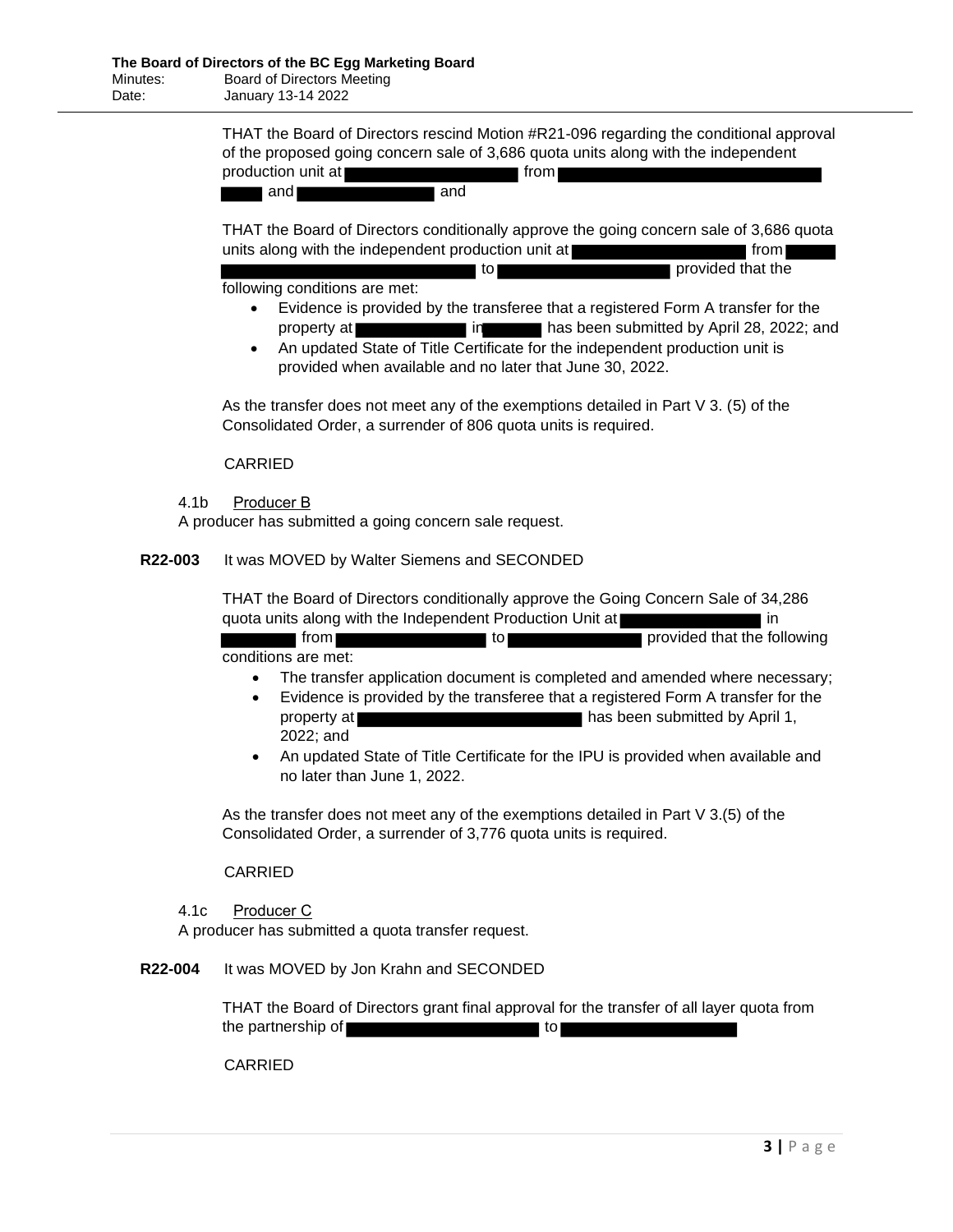# 4.1d Quota Transfer Forms

At the December board meeting, amendments were suggested to the Quota Transfer form. Staff would like to recommend a separate form based on the transfer type (quota transfer, going concern sale and shareholder structure change) to provide producers with more clarity. Draft forms were presented for discussion.

The Board agreed with the forms as presented.

# 4.2 Out of Province Eggs

At the August 19, 2021 EIAC meeting, the Committee raised concern with out of province specialty eggs that are being sold in BC stores at a lower price point. The Board discussed the ongoing concern and options to help alleviate the problem, including how EFC is working on a COP for free-run production.

## 4.3 Tap Overview

At the December board meeting, staff were asked to draft a TAP overview document. The draft document was presented for discussion.

The Board reviewed the document and discussed amendments to TAP A based on the 2021 NPP quota increase timeline.

**Action**: Staff was directed to provide the Board with a revised TAP A for review at the next meeting

## 4.4 Production Sleeve Follow Up

When reviewing the 2022 production sleeve, the EIAC requested additional information related to quota credits as there is a question regarding the balance of production and table disappearance. A draft analysis was presented for discussion.

## 4.5 Auditing Update

Effective this year, the SCSC program audits have been combined into a single audit. This program change opened the door to a simplified audit process that BC Egg and EFC have been working on. An update was presented for information.

## 4.6 RACP Barn Measurements

The Redeveloped Animal Care Program will be mandatory for all producers as of May 2023. An update on the barn measurements was presented for information.

## 4.7 Feed Mill Survey

Feed prices are increasing rapidly and producer pricing has been unable to increase at the same rate due to timing. To obtain further information, BC Egg will be conducting a Feed Mill Survey.

## 4.8 Period 3 Pricing

Effective Week 9, 2022, the producer levy rate will be \$0.2618 per bird per week and represents 0.0032 per bird rate increase. A price adjustment is required to bring the provinces closer to their COP as there has been some large increases in feed prices over the last year and there are likely more to come. An update on discussions with the other provinces was presented for discussion.

The Board reviewed options for a potential pricing increase.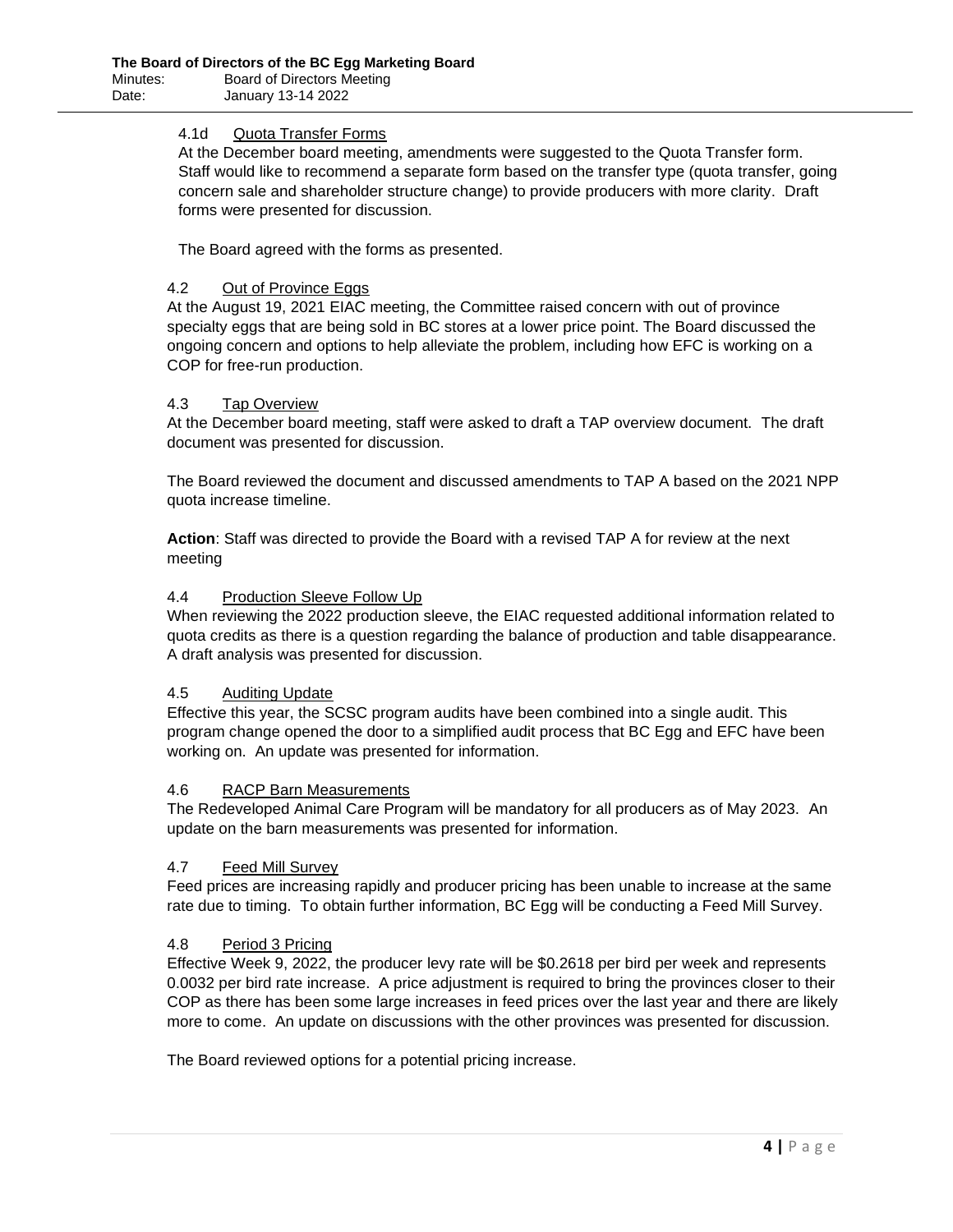## 4.9 Buyback Program

A summary of the grader program in the Western and Central provinces was presented for information.

## **ADJOURNMENT**

It was MOVED by Jon Krahn and SECONDED that the meeting be adjourned at 3:59pm on January 13, 2022.

## **CALL TO ORDER**

The Chair, Gunta Vitins, called the meeting to order at 9:37am on January 14, 2022.

# 4.10 PFGC Discussions

An update on the PFGC discussions were presented for discussion. The next committee meeting is scheduled for February 7, 2022.

The Board discussed concepts to bring forward at the February meeting.

#### 4.11 Fowl Removal Update

There are a number of projects concerning fowl removal in BC. Updates on the Interior and Lower Mainland projects were presented for discussion, including an update on the CO2 machine and the covered loading area project.

**Action**: Staff were directed to review the Fowl Removal contract.

#### 4.12 2022 EFC Allocation

On December 17, 2021, Egg Farmers of Canada ratified a National Quota Allocation of 27,998,638 layers, which represents an additional 50,724 layers for the country and 7,490 additional layers for BC, representing a 0.22% increase in quota for the province. Since the allocation does not fulfill the equal distribution portion of 200 units per eligible producer, staff proposes to place the 7,490 quota units in the Reserve to be made available for use by all producers through Temporary Allotment Pool B (TAP B) in July 2022.

The Board reviewed the draft allocation request to BCFIRB.

## **5.0 GOVERNANCE**

## 5.1 AMP

BC Egg is required to draft an Administrative Monetary Penalties (AMP) Policy and Procedures document outlining our intentions for the program. The draft was presented for discussion.

The Board reviewed the timeline and discussed the steps.

#### 5.2 Election Rule Review

The Election Rules and Procedures must be reviewed no later than December 31, 2022. At this time, staff does not foresee any major changes required to the election rules.

The Board reviewed the Regional Outreach document and provided feedback.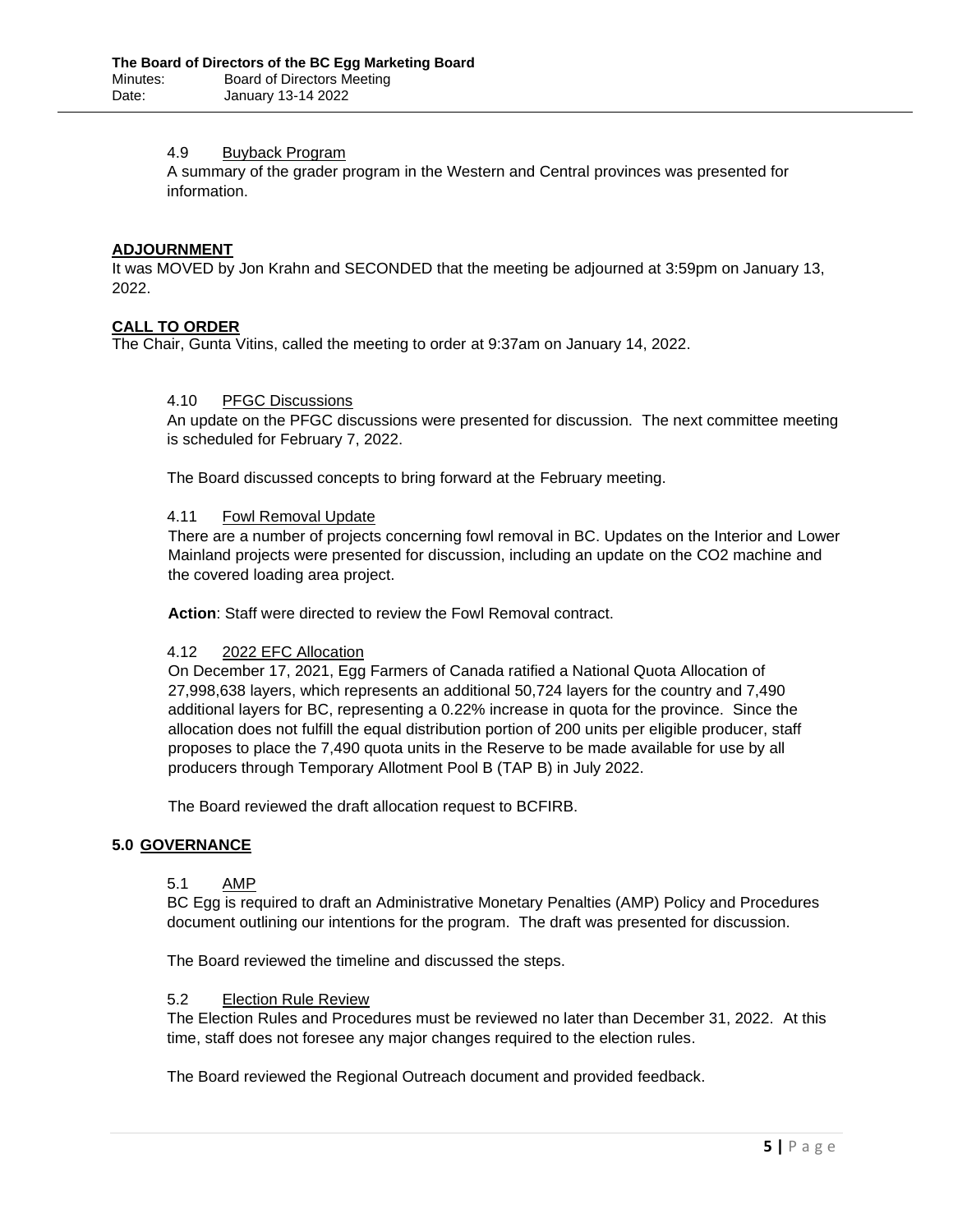# 5.3 Consolidated Order Review

The Consolidated Order is required to be reviewed every five years. The current document was last reviewed in 2017. A draft timeline was presented for discussion.

The Board agreed with the key sections for review and the timeline presented.

## 5.4 Board Performance Survey

Each year the Board completes Board and Chair Performance Reviews. The draft process was presented for discussion.

The Board agreed to have the BC Council of Marketing Boards administer the board and chair performance surveys.

5.5 Committee Meeting Minutes

5.5a August 19, 2021 EIAC Meeting Minutes The August 19, 2021 EIAC Meeting Minutes were presented for information.

5.7b September 29, 2021 EIAC Meeting Minutes The September 29, 2021 EIAC Meeting Minutes were presented for information.

5.7c November 9, 2021 EIAC Meeting Minutes The November 9, 2021 EIAC Meeting Minutes were presented for information.

# **6.0 PERFORMANCE REPORTS**

6.1 Dashboard

The Dashboard was presented for information.

The Board reviewed the Dashboard and provided feedback.

6.2 Quota

6.2a Industry Reserve

The Industry Reserve report was presented for information.

6.2b IP Report

The IP Report was presented for information.

6.2c Egg Import Information The Egg Import reports was presented for information.

6.2d Quota Utilization Report The Quota Utilization Report was presented for information.

6.2e Quota Credit Update The Quota Credit update was presented for information.

6.2f Inventory Report

The Inventory Report was presented for information.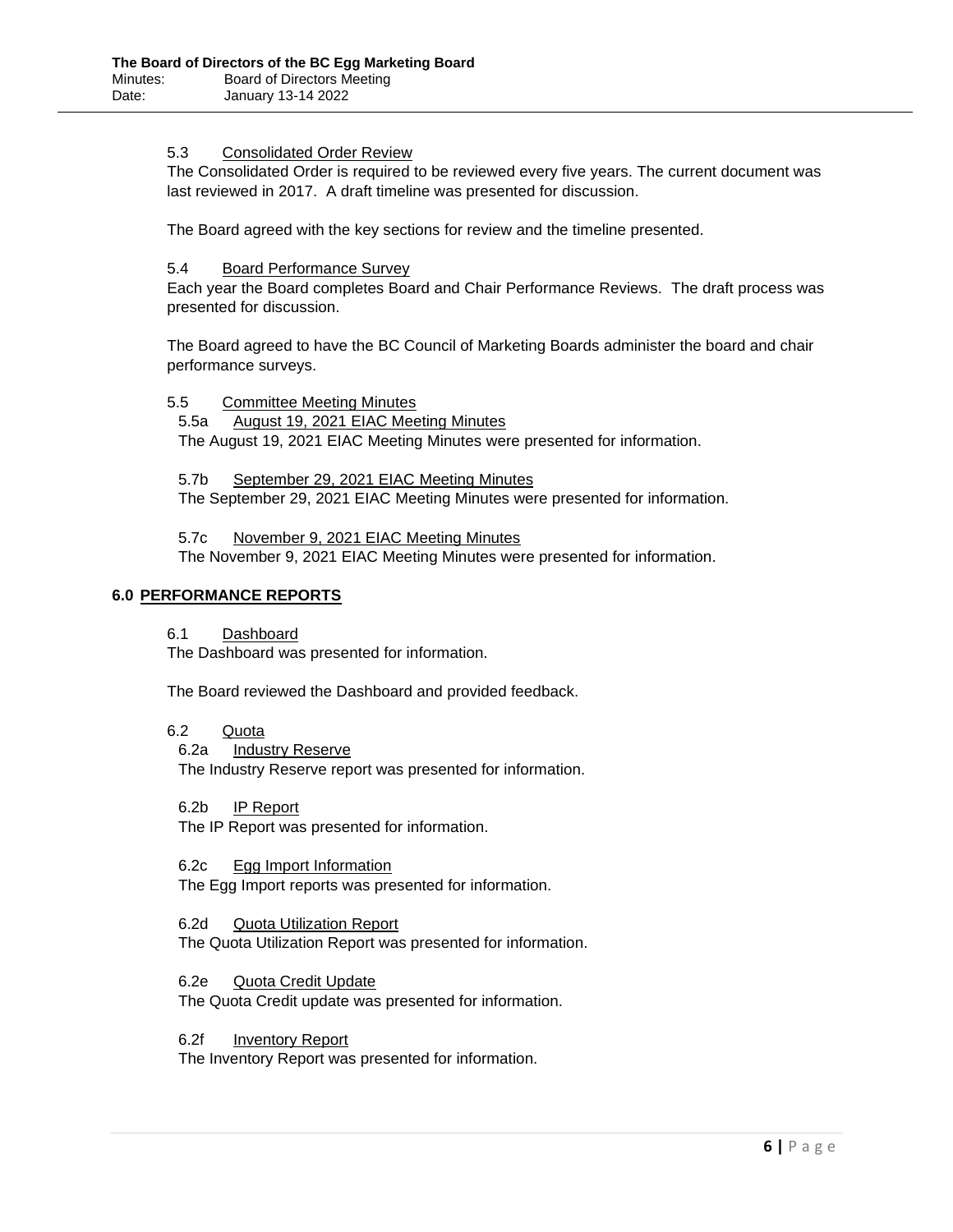The Board agreed with the current SE testing process as the provincial lab is still closed as a result of the November flooding.

6.3 Financials

6.3a Period 13 Board & Committee Per Diems & Expenses The Period 13 Board & Committee Per Diem & Expenses report was presented for information.

## **R22-005** It was MOVED by Jon Krahn and SECONDED

THAT the Board of Directors approve the Period 13 Board & Committee Per Diem & Expenses as presented.

## CARRIED

6.3b AR Report The AR Report was presented for information.

6.3c Period 13, 2021 Draft Financials The Period 13, 2021 Draft Financials was presented for information.

# **R22-006** It was MOVED by Jeff Regier and SECONDED

THAT the Board of Directors approve the Period 13, 2021 Draft Financials as presented.

## CARRIED

## 6.4 COP

The COP report was presented for information.

## 6.5 Audit Scores

The Audit Scores report was presented for information.

- 6.6 Feed Mill Participation Report & AAFC Report The Feed Mill Participation Report & AAFC Report was presented for information.
- 6.7 Fowl Removal Update

A brief Fowl Removal update was provided.

## 6.8 CETPP Production Comparison

A CETPP Production Comparison report was presented for information.

## 6.9 Producer Utilization Update

The Producer Utilization update was presented for information.

6.10 Active Leases

The Active Leases report was presented for information.

## 6.11 Barn Capacity

The Barn Capacity report was presented for information.